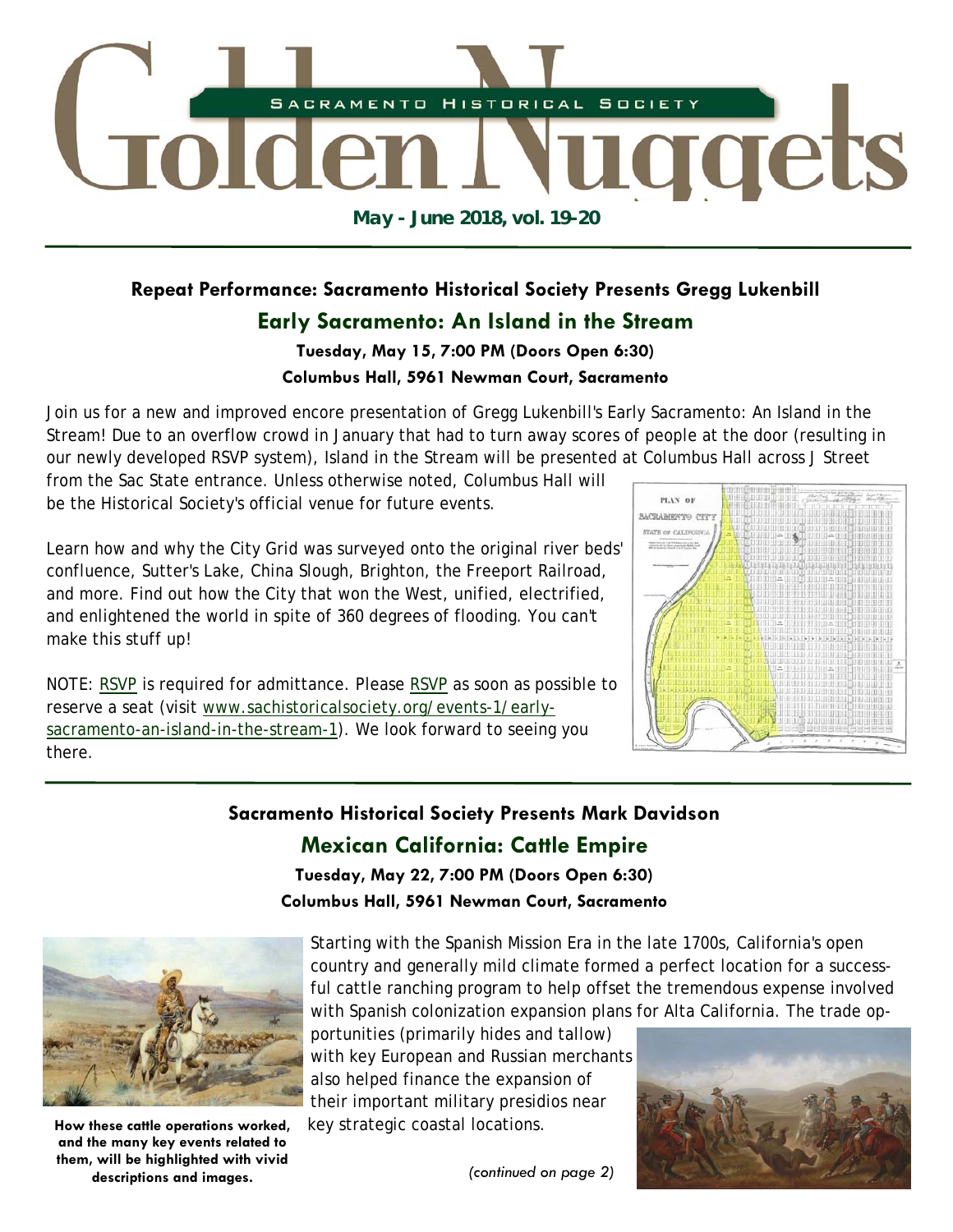#### **Mexican California: Cattle Empire** *(continued from page 1)*

The famous ranchos' vaqueros (cowboys) developed an amazing system to make this enterprise work. They were the superstar celebrity athletes of that time and place. Virtually all of America's later Western cattle ranching practices were developed by these Hispanic and very often Native American "World Class" caballeros.

During this program, Davidson will share information about many activities associated with the historic ranchos of early California and later the huge and dramatic changes brought by the Mexican-American War



and gold rush. A description of these Spanish and later Mexican ranchos and how they tied into their community roundup and fiesta events will be covered. Also displayed will be Davidson's "Mobile Mini Museum" exhibits and artifacts.

Mark Davidson's interest in local and California history has grown substantially with his 30 years in the local title insurance industry. His goal is to share the "back stories" of the fascinating people and events he's re-



searched from the early days of California's colorful past…those things not often addressed in most history books. His "Mobile Mini Museum" also provides visual support for his many presentations to community and service groups and historical societies. Davidson graduated from CSU Sacramento and has grandchildren who are seventh generation Sacramentans (via his wife's third-great-grandfather who arrived here in 1850 from Germany).

NOTE: RSVP to ensure admittance (visit www.sachistoricalsociety.org/ events-1/mexican-california-cattle-empire).

# **Member Notes and Updates**

At the March monthly program meeting, attended by

91 people, the members voted to omit the word "County" from our name, changing the organization's name to the Sacramento Historical Society. The society will operate under both names for the next two years.

During the same meeting the slate of current Board Members, minus retiring members Pat Turse and Clare Ellis, was elected to 2-year terms that will terminate June 30, 2020. In addition Kevin Knauss and Mark Davidson were newly elected members.

The first three monthly history programs of 2018 met or exceeded the 90-seat capacity of the Sacramento Sierra Valley Medical Society. Due to this high attendance, an RSVP system was created to measure for April's Hidden History of Sacramento Baseball. It



hit the capacity limit just 12 hours after the mem-

bership was notified. SCHS member Tim Adams suggested contacting the Columbus Hall facility across J Street from Sacramento State, with a capacity of 200, which was miraculously available, and arranged for, three days prior to the program. The RSVP system

again hit capacity in 48 hours. Approximately 185 actually attended the program. This larger facility also comes with an adjacent wet bar, liquor license, and full kitchen area.

This resulted in the two upcoming May Programs being moved to Columbus Hall (at 5961 Newman Court, Sacramento). The changed venue changed the program dates of Gregg Lukenbill's second "Island in the Stream" to May 15 and May 22's Mexican California: Cattle Empire by Mark Davidson.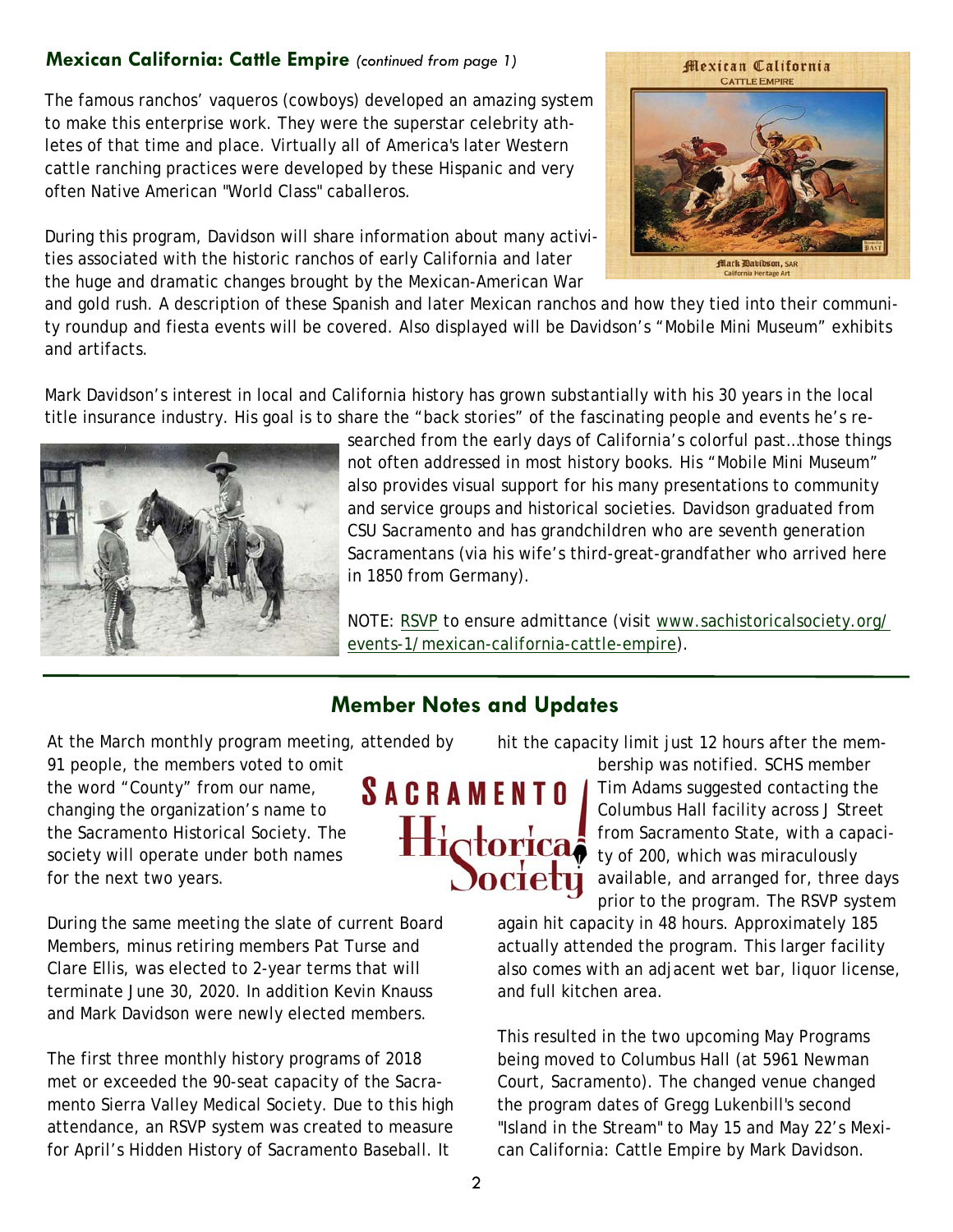# **Sacramento Historical Society Presents Annual Awards of Excellence Program**

**Tuesday, June 26, 7:00 PM (Doors Open 6:30) Masonic Temple, 1123 J Street, Sacramento** 



The Sacramento region is the only area in the world to host three globe-altering events—the gold rush, the transcontinental railroad, and U.S. standard electric light system distribution.

The Sacramento Historical Society is pleased to announce the Enlightenment Awards Banquet in the Grand Ballroom of the Sacramento Masonic Temple, in association with Tower Records, the California State Railroad Museum and Foundation, Preservation Sacramento, Sacramento Heritage Incorporated, and the Freemason's.

Join Matias Bombal, Mick Martin and the Blues Rockers, Tower Record Global Alumni, and local historic organizations and dignitaries for an enjoyable, musical, fun filled dinner gala as we celebrate our global history by honoring individuals and organizations that have put Sacramento on the global map.

The evening will include short films, Freemason building tours featuring mysterious artifacts, photographs, and symbolism dating back to the Knights Templar history of more than 1,000 years ago.

Tickets—\$70 for members, \$80 for non members—along with sponsorship levels and amounts, available at: www.sachistoricalsociety.org/events-1/sacramento-enlightenmentawards-banquet.

# **Mysterious Masonic Temple**

Sure there will be music, laughter, a gourmet dinner, and fine wine. You will get to meet some of the people who made the history that is Sacramento's heritage. All this takes place in the grand ballroom of the Masonic Temple and there is more. Arrive early for a back stage tour of the mysterious 100

year old Temple itself, rumored to house knowledge that carries a connection to the Knights Templars, the Maltese Falcon, and the Da Vinci Code. Hear Mick Martin and the Blues Rockers play the music of our lives. Enjoy a trip through Sacramento film history with Matias Bombal. Be the first to know who gets the Golden History awards.